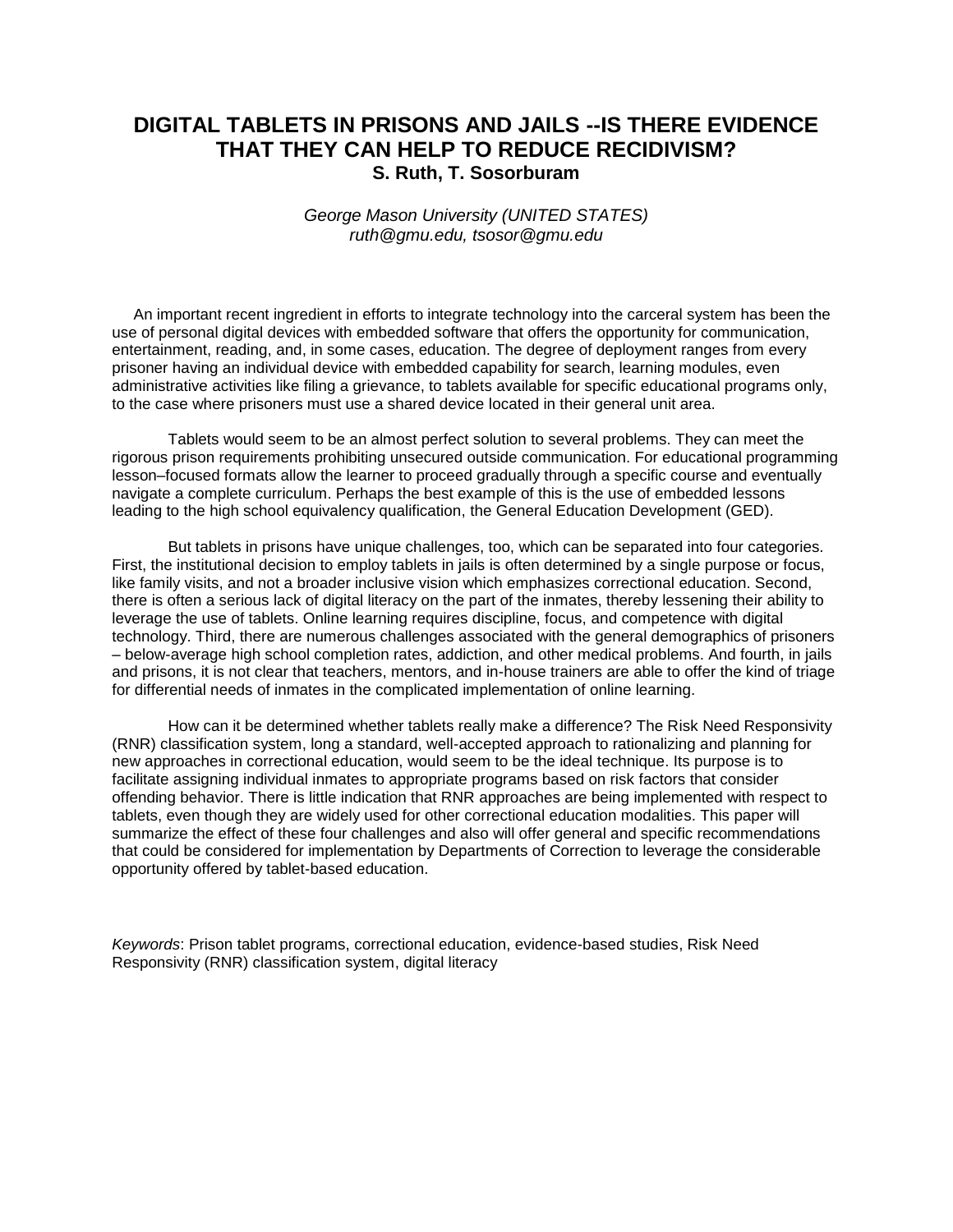## **Introduction—Can the introduction of digital tablets become a predictor variable for improved outcomes in carceral education?**

For decades there has been extensive research indicating that educational experience while in prison is a good predictor of better outcomes afterward. The benchmark RAND Corporation study in 2013 [1] and many others since then have consistently agreed that the relationship between participation in educational programs and success outside of jail is solidly clear. A later meta-analysis examining 57 studies that used recidivism as a dependent variable and 21 that used employment clearly showed that recidivism is the superior outcome variable. [2] It is less clear which independent, or predictor variables are appropriate. Which characteristics of learning experiences while in confinement are most significant in predicting recidivism: face to face, group or individual interaction, vocational or academic learning, inhouse staff or external teachers, and, since the pandemic, tablet-based instruction? Also, post-release independent variables, notably the behavior of the parole officer, have proven to be significant predictors of recidivism. [3] In this paper, we describe the dramatic increase in the use of digital tablets in prisons, especially during the recent Covid-19 pandemic. The key question is whether this massive addition to the correctional education toolbox offers an opportunity for isolating an important predictor variable for examining recidivism.

## **Scope of the carceral system in the United States—Brief summary**

Before examining the effect of the use of tablets in jails and prisons, it is helpful to review the scope of the carceral system in the United States. The Prison Policy Initiative's detailed study "Mass Incarceration: The Whole Pie 2020" provides some selected statistics. The total number of prisoners currently is about 2.3 million, the largest incarcerated population anywhere, constituting over 20 percent of the world's total. More than half of these prisoners are in almost 2000 state prisons; 226,000 in over 100 federal prisons; 630,000 in over 3000 county jails; plus tens of thousands in immigration detention facilities, Indian county jails, plus military prisons, civil confinement centers, and psychiatric hospitals.

While these numbers are striking, there are others that are far more significant in the context of the American workforce. In addition to the 2.3 million currently confined jails and prisons, another 4.9 million individuals are in the category of formerly incarcerated. In addition, 77 million Americans have a criminal record, and 113 million adults have an immediate family member who has been in prison or jail. Finally, each year approximately 700,000 persons are released into the community, and the majority of them return to jail in subsequent years. [4] These numbers indicate the vital importance of some possibly powerful intervention which might significantly improve educational results in confinement. Will the introduction of tablets turn out to be that silver bullet?

## **Might tablet use become the silver bullet—the long-awaited differentiator?**

The extraordinary changes due to education technology worldwide, especially in the developed nations, have been reflected in major changes in the use of devices and courseware at all levels of the education process. In the U.S. incarceration system, by far the largest in the world, where education is understood to be the crucial element of reducing recidivism, no such revolution has occurred. Technological innovation in that sector has been very slow, and recidivism numbers have changed little over the past decade. [5]

But the advent of the COVID-19 pandemic may have been a catalyst in disguise because there has been a dramatic increase in the introduction of handheld devices for inmates. These tablets have many potential applications, from facilitating T.V.- like family visits, to learning modules to assisting in achieving qualifications like GED, connecting with reading and other educational sources, and, of course, games and other entertainment. The crucial question in any technology introduction of this type is always the same, "Will it make a difference?"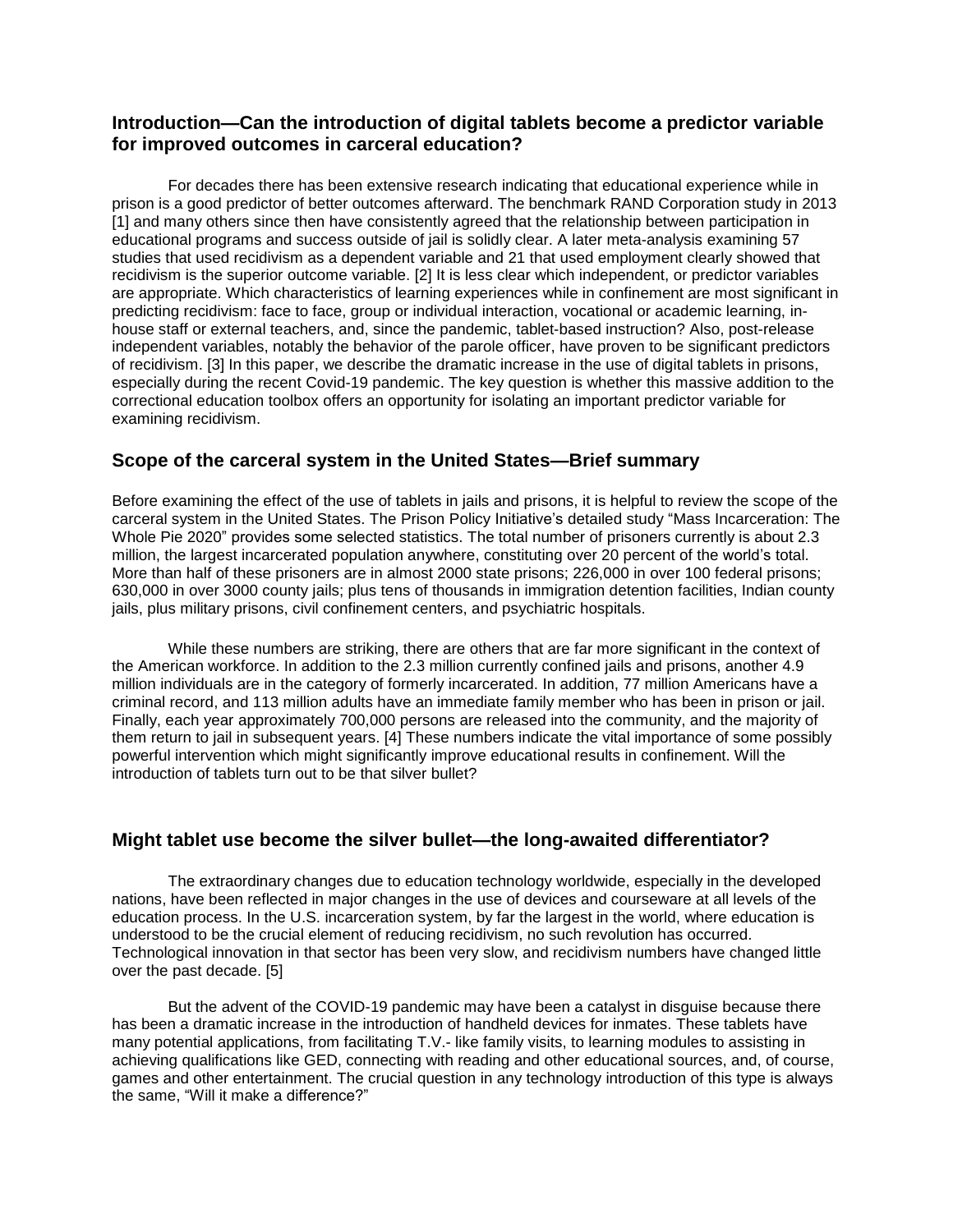#### **The extent of tablet deployment recently**

Especially during the past two years, there has been a proliferation of tablet deployment in prisons and jails in the United States. Currently, hundreds of thousands are circulating in U.S. correctional facilities. Securus Technologies, the owner of JPay, announced its 300,000<sup>th</sup> active tablet in 2020. [6] Its competitor Global Tel-Link (GTL), already made available 200,000 tablets to prisons and jails. [7] Catalyzed by the COVID-19 pandemic, Texas is currently in the process of distributing tablets to nearly 118,000 prisoners. The move was initially prompted by the reduced opportunity for inmate face-to-face communication with families during the pandemic. The Texas tablets offer radio, music, and education selections, plus the ability to send and receive email under controlled conditions and even to file a grievance. [8] Each deployment, whether statewide or for more limited jurisdictions, has its own unique characteristics. For example, in June 2020, because of COVID-19, the Essex County Sheriff's Department in Massachusetts asked for bids for tablets that would eventually assist in video and email communication between prisoners and their families. The winning contractor, Securus, offered several inducements. First, the \$2.65 per call fee was eliminated, and in exchange for two free weekly phone calls, they agreed to deduct 2.5 cents per minute from its commission payments, making the rate about 12 cents per minute. The concept was that in addition to communication with family and friends, the devices could provide access to educational services, e-books, job searches, and rehabilitation. Movies, music, and games would be an extra charge. [9]

In Connecticut, the MacDougall-Walker Correctional Institution, as part of its contract with the tablet vendor, was given 1500 tablet computers to facilitate contact with family and friends during the pandemic. This is part of a statewide attempt to supply "agency approved" educational and programming materials to its 9,000 incarcerated individuals. [10] But "free" tablets have become major sources of revenue for vendors and, in some cases, for states and counties. For example, with existing implementations in 25 departments of correction across the country, Securus offered the tablets gratis but gained revenues from inmates purchasing contracts for additional applications. [8] Families of incarcerated individuals spend over \$3 billion on outside purchased goods and services like food, clothing, etc., and, more recently, tablet-associated costs. State governments get a portion of this amount also. For example, the Ohio state budget in 2017 showed \$1.3 million annually in commissions from J pay services. [11]

Because of security concerns, tablets are not directly connected to the internet or social media outlets and are protected with military-grade ruggedized cases explicitly designed to prevent inmates from tampering with, accessing, or damaging them. They are also customized with lockdown settings and download only approved applications to ensure that the devices connect to a secure network. [12] Tablet usage by inmates is contingent upon good conduct, so rule infractions can result in revocation of tablet privileges. In some implementations, tablet use is limited to a specific unit area, and the tablets are housed in secure locations in each unit. It should be added that some implementations use Securebook and Chromebook laptops instead of tablets, but some of the security flaws of laptops have discouraged wider deployment by state Departments of Correction. [13]

## **Tablets' primary use so far—communication, games, and profits**

The primary motivation in many cases for the early introduction of tablets has not been education. Enabling prisoners to communicate with family and friends through email, often monitored and censored, and also video visits has often been the first use, especially during the COVID-19 pandemic. Although some services are "free," tablet providers have sometimes been blamed for predatory fees and costs associated with their use in prisons and jails. Here are some examples of pricing procedures in some localities at different times for different providers: each email costs 30 cents; video visits cost nearly \$10 for 30 minutes; in some facilities, a game like solitaire, usually free on a cell phone, costs up to \$7.99, and movie rentals and purchases range from \$2 to \$25 via JPay tablet. Its competitor, GTL, has charged 38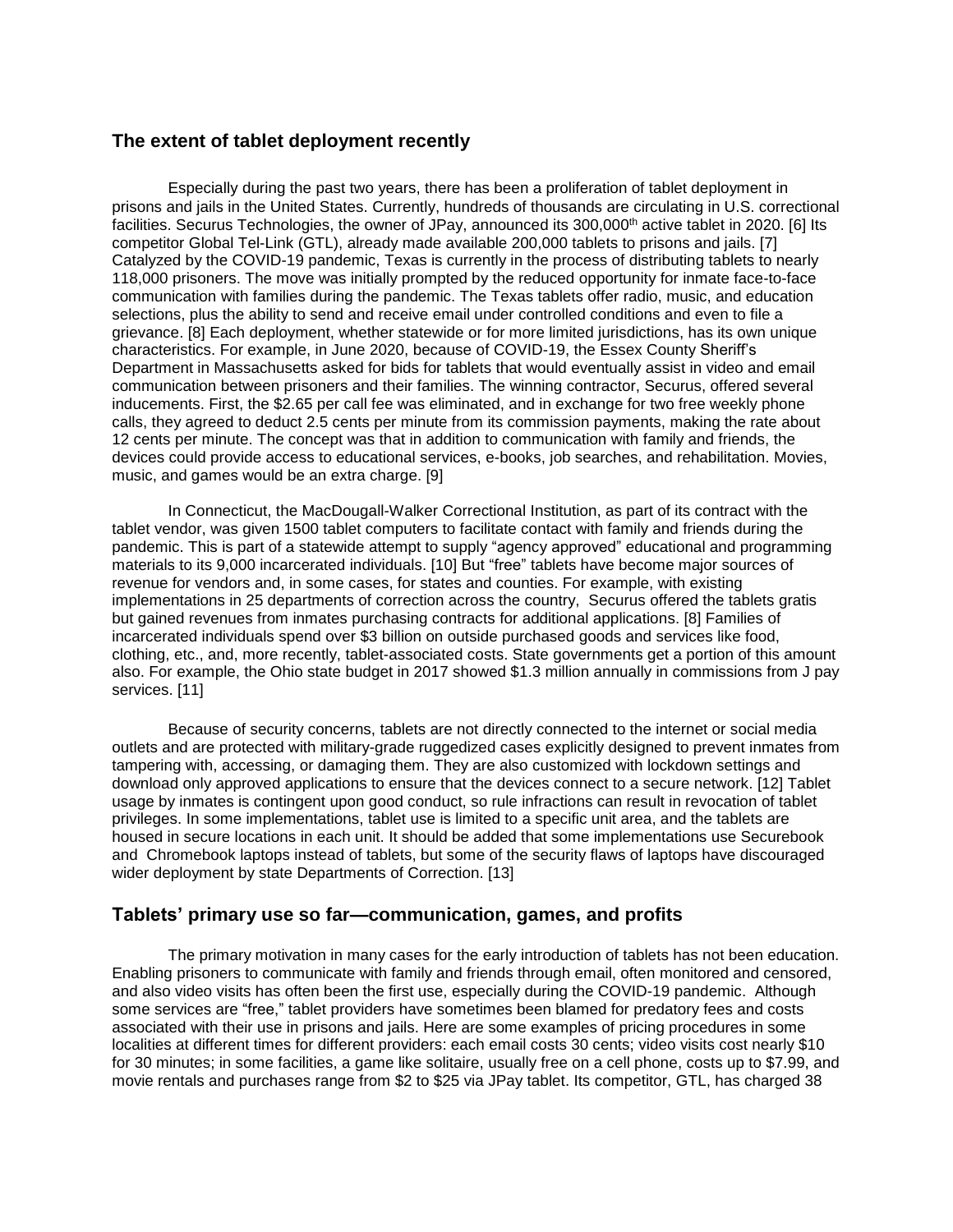cents for an email, up to \$7.99 for 48-hour movie rentals, and \$24.99 for a monthly music subscription. [14]

Some state implementations are charged based on a per-minute fee, such as in West Virginia and Delaware, GTL charges for reading e-books, sending messages, or accessing music, movies, or games were \$0.05 per minute. In Vermont, a provider charges \$7.99 for a week of streaming music, 30 day access to a game center is \$5.99, whereas in Indiana, a 30-day subscription to "unlimited podcasts" costs \$9.99. [15] For inmates of some New York prisons, a single song can cost as much as \$2.50, and sending an email could \$0.35 (the fees could double if a photo or video is attached). [16]

In a positive development, in late 2021, Securus reduced the per-minute costs of phone calls from \$0.15 to \$0.13 and also claimed to have offered over 95 million free connections between prisoners and their families since the start of the Covid-19 pandemic. Further, the company has renegotiated a large number of contracts with many correctional agency partners and also has added options to reduce or eliminate government charges on correctional calls. [17]

Information about the efficacy of tablets in the prison system has one very abundant source – the vendors which offer the full range of services, including devices, connectivity, a wide range of applications in entertainment, education, gaming, and a wide variety of other online services. American Prison Data Systems (APDS) reported that their tablets are now deployed in hundreds of facilities in seventeen states that have accumulated over nine million hours of usage. They helped incarcerated learners at the facility and saw tablet users, on average, a 57% increase in GED pass rates over non-tablet users. [18] Another vendor, GTL, claimed that 1.2 million inmates used its services which delivered 4.1 billion telephone call minutes and also processed over \$1.1 billion in credit card transactions in 2020 across 2000 facilities with all fifty states plus Washington DC and Puerto Rico. [19] Securus states that it provides the most extensive digital education program in corrections, called "Lantern." To quote the company's advertising, "Lantern's powerful technology already made 7,500 videos available, over 170,000 Lantern students over 1,000,000 course enrollment and more than 14,000,000 videos downloaded since its inception." [20] It is important to note that Securus/JPay, GTL, ATLO, and Edumentum are generally classified as "for-profit" firms while EDOVO and ADPS are "public benefit." [13]

## **Coursera and Khan Academy as exemplars for successful online learning--could they eventually be used extensively in prisons?**

There is abundant literature indicating that embedded learning systems, massive open online courses (MOOCs), and a wide variety of other modalities are being used worldwide to facilitate an increasing variety of vocational training, high school equivalency proficiency like GED, and all levels of education from K-12 through postsecondary education. [21] Specific learning modules are available even for kindergarten children and all other levels; for example, in the middle grades are a primary school, the famous Khan Academy modules are widely used globally to facilitate learning in mathematics, history, science, and social studies. [22] These lessons are downloaded to individually managed devices, often tablets or cell phones.

In postsecondary education, where doing a pandemic era, close to 90% of all classes were presented online, there were a large number which were asynchronous, meaning that there was no direct contact between instructor and student face-to-face; instead, numerous practices were employed to facilitate the interaction. Perhaps the most significant development on this front was the extensive participation worldwide in the offerings of Coursera, a firm which as of 2021, had over 82 million learners for all levels of instruction and hundreds of full-scale credit college programs. [23] Before the Covid-19 pandemic, more than one in three of the United States' 19 million college students were taking at least one course online, and since the pandemic, that number is drastically higher, with as many as 90% of all students in that category at the height of the pandemic. [21] The obvious question is whether any of this very dramatic and mostly successful changeover can be repeated for incarcerated individuals.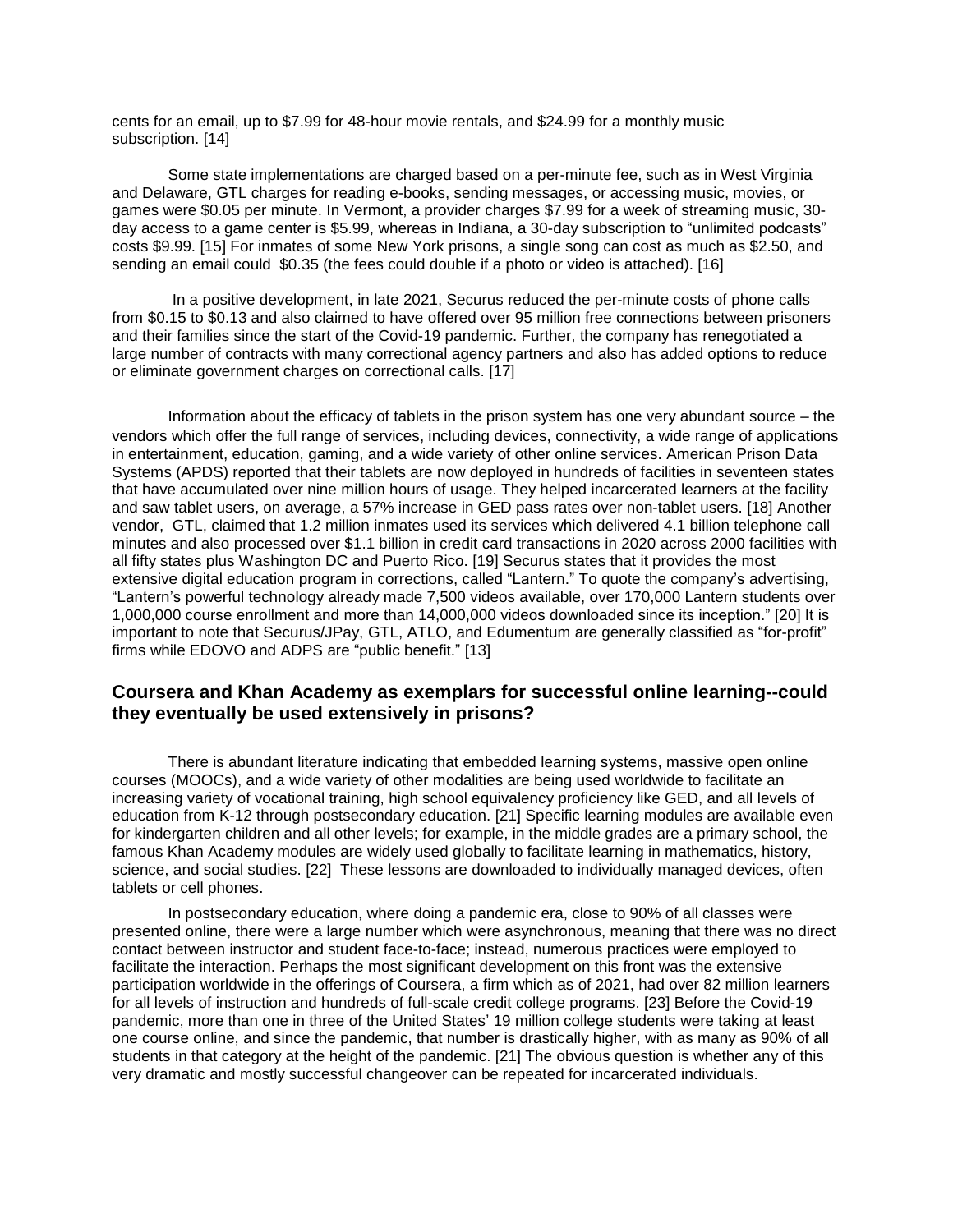## **Obstacle: In spite of evidence of its importance, digital literacy is less emphasized**

Outside the prison environment, it is normal to use a full range of cell phone-based applications constantly during the day for communication, entertainment, education, and all of the functions of daily life. But many prisoners have not been able to participate in this activity for the entire length of their stay. Therefore, one of the many considerations for carceral education must be facilitating the process of digital literacy. There is extensive evidence that digital literacy is a significant benefit to prisoners. A study in 2019 involving 23 semi-structured interviews with returning citizens in the Detroit area found that participants had significant gaps in digital literacy upon release and little understanding of the process of using mobile technology in seeking employment. [24] A study sponsored by the Lumina Foundation found a positive effect for the distribution of about 30,000 tablets in various locations using the Edovo system, a combination of educational and entertainment materials embedded in a tablet computer. Many examples of highly successful results were cited, as students gained digital literacy skills and applied them to learning tasks, especially GED studies. [25] Increasing digital literacy has the potential for improving results in confinement and afterward. A detailed study of 13 prisons in the U.K. over seven years which aimed to determine the effect of increased use of digital technology as a spur to improving the culture of prisons and also the self-management behavior of the individuals involved. Here is a summary from that study

"Prison disciplinary offenses were significantly reduced over a two-year period, and reoffending in the first year after release was reduced by 5.36% compared to a 0.78% reduction in comparison prisons. The prisoner survey and usage data suggested that prisoners felt much more in control of their lives in prison and much more confident in coping with technology in the outside world." [26]

Two similar studies, one in the Portland, Oregon, area and the other in New Orleans, showed similar results to the U.K. study, with prisoners showing significantly improved post-incarceration results after intensive data literacy training. [27, 28] Other research showed a significant reduction in suicide attempts, staff assaults, and inmate–on–inmate assaults after the introduction of tablets. [29] And a survey of 70 prison officials from six states indicated that those who work in prisons with higher access levels of technology are more likely to agree that technology positively contributes to prisoners' outcomes. [30] Another European study showed that many prisoners have poor digital skills and low motivation to use electronic services. It also listed many other problems that affect e-learning, such as fear of technology and innovation, the quality and use of teaching and learning support staff, and lack of quality interactive multimedia learning materials. [31]

## **Obstacle: Lower potential for inmates' success in digital learning activities**

As described earlier, the average prisoner demographic has characteristics that may predict lower success with digital learning. An early 1990s study among 220 male prisoners in New York State found that seventy-nine percent of the total inmate population were high school dropouts. Their reasons for dropping out of school included a greater rate of grade retention, school transfers, misbehavior, and poor attendance and grades. The inmates also experienced less time in extracurricular activities and very little time with a school counselor during their time in school. [32] Most inmates blamed poor socioeconomic conditions and role models as significant reasons for dropping out of school and influenced their criminal activity. This school-to-prison pipeline still continues, and many incarcerated people are subject to punitive practices in schools and neighborhoods that funnel them out of school and into juvenile and criminal justice system involvement. [33] A United Nations study found that literacy is crucial to acquiring essential life skills. [34] This also applies to prisoners' basic reading and writing skills, the starting point for higher education and digital literacy. A PIAAC study found that many inmates rarely use numeracy skills in life or work during incarceration. And of those who earn a GED while incarcerated, only 10 percent go on to take any college coursework, and less than 1 percent achieve college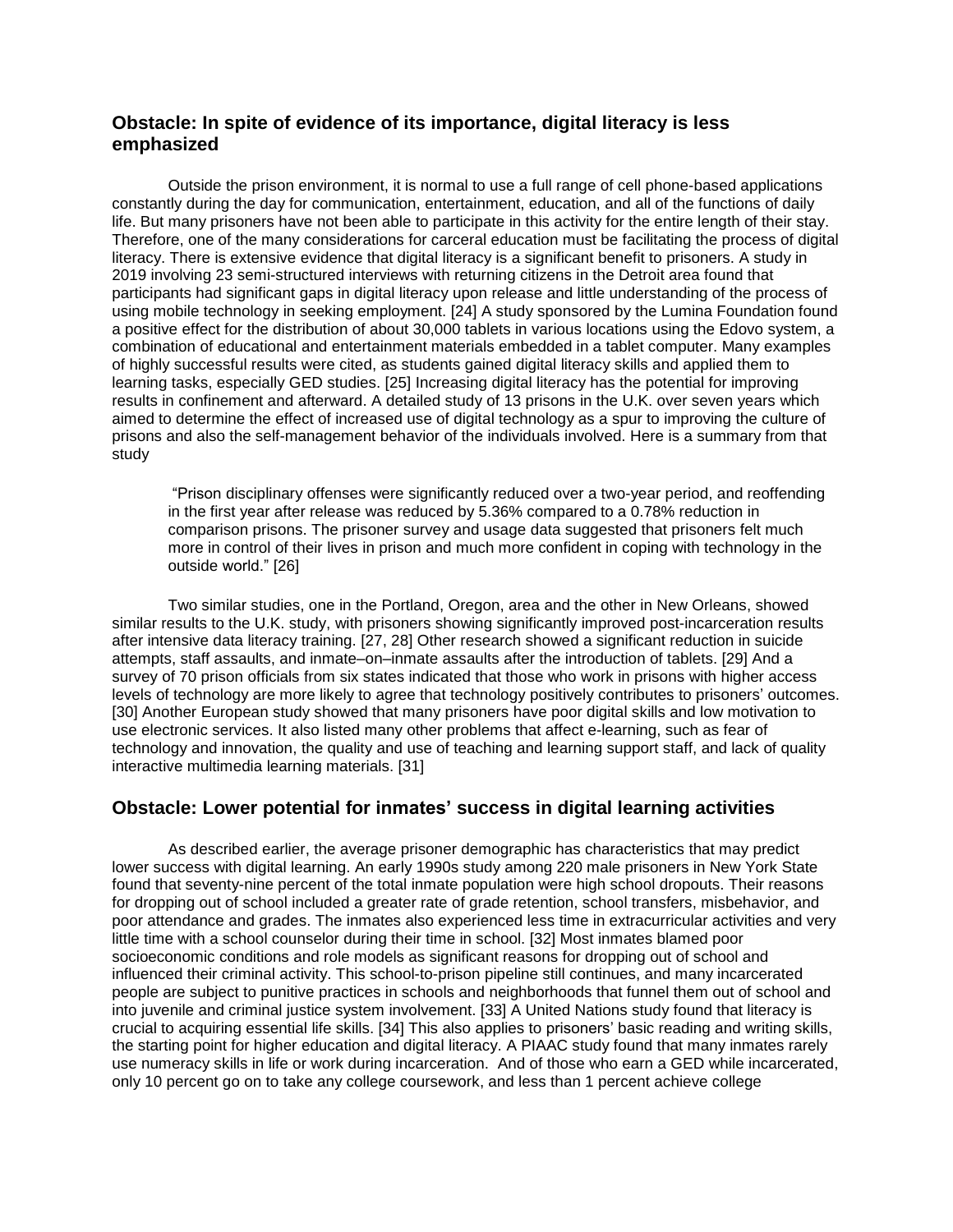degrees.[35] As of 2018, 25 percent of incarcerated individuals lacked a high school or GED equivalent compared to only 13% of the general public. [36]

#### **Obstacle: Performance of in-house instructors in adjusting to the use of digital devices**

Since the typical model for in-house teaching activities was primarily face-to-face before the Covid-19 pandemic, many new procedures had to be instituted. Examples are: distributing completed coursework in boxes for review, changing course grading systems to pass/fail, adjusting learning objectives, etc. This resulted in a process very similar to correspondence courses and lacking tutoring and counseling support, in addition to having no face-to-face contact with other students. Participants do not have a sense of inclusivity or interpersonal relationships that are important in any learning activity, in addition, there is very little information about the effectiveness of the instructors as they had to innovate to present their material in different ways. A recent report by the Center for Law and Social Policy called "Lessons Learned from Prison Education Interruption during Pandemic" noted

"regular and substantive interaction" between student and instructor, and wraparound supports like online tutoring and counseling, can boost students' academic success. For most incarcerated students, *the in-person components of education programs are even more important than the academics*. [37]

A 2018 study in the *Journal of Correctional Education* made a similar point, emphasizing that many of the instructors in prisons and jails have experience in the K-12 environment but must learn new techniques, including digital techniques, and get very few professional development opportunities beyond those which they pay for themselves. [38]

## **Possible solution: Can evidence-based reentry principles be applied to the introduction of digital tablets?**

For several decades the gold standard for evidence-based reentry principles has been the Risk – Need – Responsivity (RNR) model. It is a system for triaging prisoners in the context of applying proper emphasis to the best reentry strategy. Each inmate is considered first, in the context of programs needed based on a higher or lower risk of recidivism. Second, they are evaluated in the context of their criminogenic needs. Third, based on these assessments, they are provided appropriate interventions for their own individual learning style and personality. [39] A recent article indicated that despite some flaws in the RNR classification system, justice systems were still using it extensively for programming prisoners into reentry trajectories. [40] It would seem that digital tablets have a place in this classification model and could be included especially in the initial risk assessment process.

#### **Summary: General findings and specific recommendations**

Digital tablets have become part of the policy agenda for many jails and prisons. The following are general suggestions based on our review of the data. The introduction of a new digital device without a comprehensive plan for its broad-based integration into the carceral system across several levels- especially education—could impede successful outcomes. Some of the studies cited above indicate that under certain conditions, the introduction of tablets can lead to tangible improvement in important areas like inmate behavior, recidivism, job placement, feelings of self-worth, etc. But these studies are very preliminary and did not presume the kind of wholesale introduction of devices now occurring in the United States carceral system. Another general finding is that correctional authorities at federal and state levels need to be attentive to the type of contracts which are made with tablet service vendors, which in many cases can be exploitive of prisoners and their families. Also, extracting an additional commission for the prison itself seems questionable. The following specific recommendations aim to capitalize on the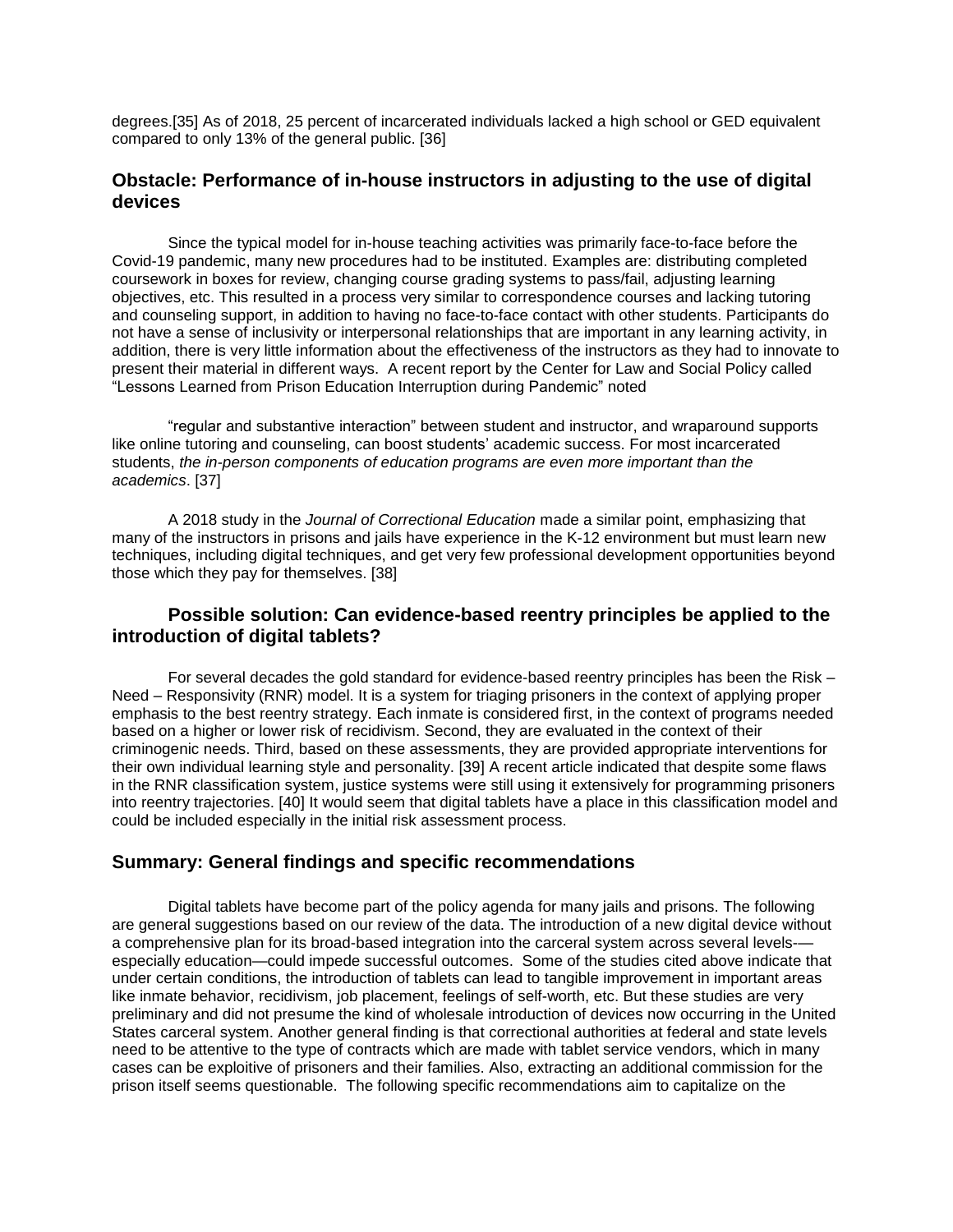potential benefits of digital tablets while avoiding some of the serious problems already being experienced.

#### **First recommendation – digital literacy expansion**

Digital literacy programs are still relatively rare. Some of the ones we have described, in spite of their success and replicability, have not been widely adopted. So the first of the recommendations we propose is that every tablet implementation in a jail or prison be accompanied by a fully-funded digital literacy program. It seems intuitively clear that improving digital literacy can have an almost universally positive effect, making it easier for inmates to take advantage of various educational and administrative programs that are available in prison, and facilitating reentry, a process that requires significant skills in navigating the various systems for financial aid, food aid, jobs, etc.

## **Second recommendation – leveraging the use of existing digital learning successes, especially Coursera and the Kahn Academy**

If digital literacy programs were more broadly adopted, it would be possible to examine several other potential benefits achievable through the now existing presence of tablets in jails and prisons. A digitally literate person is far more likely to be comfortable in the use of some of the powerful embedded learning programs available in many institutions. That person could, in many cases, feel comfortable with vocational training programs of the type that Coursera specializes in, designed for the online learner, with excellent feedback and follow-up processes, greatly facilitated by mastery of some of the subtle skills required to interact with an online learning activity. Our second recommendation, then, is that all digitally literate and otherwise qualified prisoners be given the opportunity to participate in powerful, proven processes like those which are thriving in the Coursera and Khan Academy ecosystem, which together have over 80 million learners. Obviously, provisions for assuring appropriate security protections would have to be considered. Adding 2 million more from U.S. prisoners would to ecosystems like these would be a noble long term goal.

## **Third recommendation - routinizing use of tablets for important administrative linkages, external and internal**

In the prison environment we visualize, where there is an extensive emphasis on digital literacy first, and then on integrating inmates into solid, proven, educational experiences for vocational and other topics, it becomes routine to add several tablet-based administrative programs which are already beginning to appear. Two specific examples are the filing of grievances and the application for various federal, state, and local benefits which are available to many incarcerated individuals once they are released. Imagine a prison system where inmates were digitally literate and taking full advantage of inhouse as well as external learning programs – the step toward routinely communicating through the administrative system, including grievances, medical issues, etc., is very short indeed. The 1500 prisoner Washington DC jail offers this capability, for example.[41] And why shouldn't a prisoner who is entitled to various benefits upon leaving jail, like food stamps, state or local subsidies, etc., be able to process the required forms, using the tablet as a basis for filing months before discharge?. Nearly all states allow this, and California is one of the few that has written it into law. [42]

## **Fourth recommendation-- insistence on additional evidence-based analysis in any further deployment of tablets in prisons**

We have briefly noted the importance of evidence-based analysis using the example of the Risk – Need – Responsivity (RNR) model, one of many approaches to the rigorous analysis of various issues in the incarceration and post-incarceration cycle. Unfortunately, much of the data on the use of tablets in prisons so far is available primarily from vendors' advertisements, all of which are positive and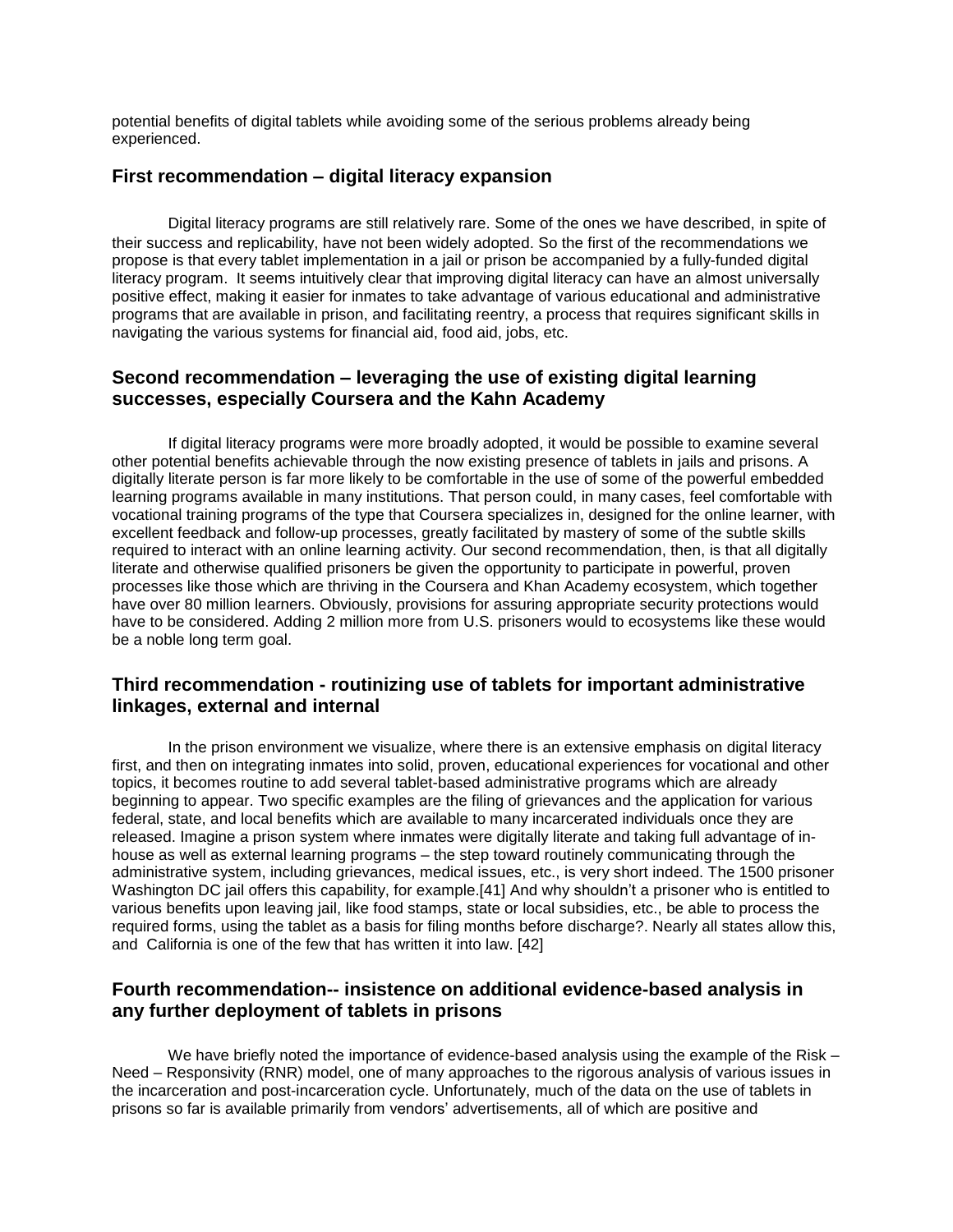encouraging. This data source is not at all in keeping with the evidence-based analysis principles. We recommend that in the future, all decisions regarding the deployment and expansion of tablets be supported by some of the rigorous approaches now in use for evaluating other reentry issues. Without this insistence on a careful review of outcomes from sources other than vendors, there is the danger of inappropriate investment in unproven approaches.

# **Reference:**

- 1. Davis, L.M., et al. *How Effective Is Correctional Education, and Where Do We Go from Here? The Results of a Comprehensive Evaluation*. 2014 [cited 2022; Available from: [https://www.rand.org/pubs/research\\_reports/RR564.html.](https://www.rand.org/pubs/research_reports/RR564.html)
- 2. Bozick, R., et al. *Does providing inmates with education improve post-release outcomes? A metaanalysis of correctional education programs in the United States*. Journal of Experimental Criminology 2018 [cited 14 3]; 389-428]. Available from: [https://link.springer.com/content/pdf/10.1007/s11292-018-9334-6.pdf.](https://link.springer.com/content/pdf/10.1007/s11292-018-9334-6.pdf)
- 3. Bares, K.J. and T.J. Mowen. *Examining the parole officer as a mechanism of social support during reentry from prison*. Crime & Delinquency 2020 [cited 2022; Available from: [https://www.ncbi.nlm.nih.gov/pmc/articles/PMC8277152/.](https://www.ncbi.nlm.nih.gov/pmc/articles/PMC8277152/)
- 4. Sawyer, W. and P. Wagner. *Mass incarceration: The whole pie 2020*. Prison Policy Initiative 2020 [cited 2022; Available from: [https://www.prisonpolicy.org/reports/pie2020.html.](https://www.prisonpolicy.org/reports/pie2020.html)
- 5. Durose, M.R. and L. Antenangeli. *Recidivism of Prisoners Released in 34 States in 2012: A 5- Year Follow-Up Period (2012–2017)*. Washington, DC: Bureau of Justice Statistics 2021 [cited 2022; Available from[: https://bjs.ojp.gov/library/publications/recidivism-prisoners-released-34](https://bjs.ojp.gov/library/publications/recidivism-prisoners-released-34-states-2012-5-year-follow-period-2012-2017) [states-2012-5-year-follow-period-2012-2017.](https://bjs.ojp.gov/library/publications/recidivism-prisoners-released-34-states-2012-5-year-follow-period-2012-2017)
- 6. Newswire, P. *Securus Technologies Celebrates New Milestone with 300,000 Active Tablets Providing Free Education and Re-Entry Resources to the Incarcerated Across the Country*. 2020 [cited 2022; Available from: [https://www.prnewswire.com/news-releases/securus-technologies](https://www.prnewswire.com/news-releases/securus-technologies-celebrates-new-milestone-with-300-000-active-tablets-providing-free-education-and-re-entry-resources-to-the-incarcerated-across-the-country-301195306.html)[celebrates-new-milestone-with-300-000-active-tablets-providing-free-education-and-re-entry](https://www.prnewswire.com/news-releases/securus-technologies-celebrates-new-milestone-with-300-000-active-tablets-providing-free-education-and-re-entry-resources-to-the-incarcerated-across-the-country-301195306.html)[resources-to-the-incarcerated-across-the-country-301195306.html.](https://www.prnewswire.com/news-releases/securus-technologies-celebrates-new-milestone-with-300-000-active-tablets-providing-free-education-and-re-entry-resources-to-the-incarcerated-across-the-country-301195306.html)
- 7. GTL.net. *GTL and the Brian Hamilton Foundation Team Up to Provide Free Entrepreneurship Courses in Correctional Facilities Nationwide*. 2020 [cited 2022; Available from: [https://www.gtl.net/about-us/press-and-news/teaming\\_up\\_with\\_the\\_brian\\_hamilton\\_foundation/.](https://www.gtl.net/about-us/press-and-news/teaming_up_with_the_brian_hamilton_foundation/)
- 8. News, T. *110,000 Texas prison inmates to get computer tablets with apps, radio and email*. 2021 [cited 2022; Available from: [https://www.wfaa.com/article/news/local/texas/texas-prison-inmates](https://www.wfaa.com/article/news/local/texas/texas-prison-inmates-to-get-computer-tablets-with-apps-radio-and-email/287-cf570e10-8b24-436c-a858-72a20882f94b)[to-get-computer-tablets-with-apps-radio-and-email/287-cf570e10-8b24-436c-a858-](https://www.wfaa.com/article/news/local/texas/texas-prison-inmates-to-get-computer-tablets-with-apps-radio-and-email/287-cf570e10-8b24-436c-a858-72a20882f94b) [72a20882f94b.](https://www.wfaa.com/article/news/local/texas/texas-prison-inmates-to-get-computer-tablets-with-apps-radio-and-email/287-cf570e10-8b24-436c-a858-72a20882f94b)
- 9. Policy, P. *Massachusetts Prison and Jail Phone and Video Rates Background Sheet*. 2021 [cited 2022; Available from: [https://www.prisonpolicy.org/scans/mass\\_contracts/ma\\_prison\\_and\\_jail\\_phone\\_rates\\_fact\\_sheet.](https://www.prisonpolicy.org/scans/mass_contracts/ma_prison_and_jail_phone_rates_fact_sheet.pdf) [pdf.](https://www.prisonpolicy.org/scans/mass_contracts/ma_prison_and_jail_phone_rates_fact_sheet.pdf)
- 10. Inquirer, J. *Connecticut inmates get tablets to connect with family*. 2021 [cited 2022 2021]; Available from: [https://www.journalinquirer.com/connecticut\\_and\\_region/connecticut-inmates-get](https://www.journalinquirer.com/connecticut_and_region/connecticut-inmates-get-tablets-to-connect-with-family/article_f576243a-5f11-11eb-aade-a73df60426a4.html)[tablets-to-connect-with-family/article\\_f576243a-5f11-11eb-aade-a73df60426a4.html.](https://www.journalinquirer.com/connecticut_and_region/connecticut-inmates-get-tablets-to-connect-with-family/article_f576243a-5f11-11eb-aade-a73df60426a4.html)
- 11. Peter Wagner, B.R. *Following the Money of Mass Incarceration*. 2017 [cited 2022; Available from: [https://www.prisonpolicy.org/reports/money.html.](https://www.prisonpolicy.org/reports/money.html)
- 12. Insights. *American Prison Data Systems Helps Inmates Pursue Success*. 2019 [cited 2022; Available from: [https://insights.samsung.com/2019/09/27/american-prison-data-systems-helps](https://insights.samsung.com/2019/09/27/american-prison-data-systems-helps-inmates-pursue-success/)[inmates-pursue-success/.](https://insights.samsung.com/2019/09/27/american-prison-data-systems-helps-inmates-pursue-success/)
- 13. Tanaka, K. and D. Cooper. *Advancing technological equity for incarcerated college students: examining the opportunities and risks*. [cited 2022; Available from: [https://sr.ithaka.org/wp](https://sr.ithaka.org/wp-content/uploads/2020/05/SR-Report-Advancing-Technological-Equity-Incarcerated-College-Students-050720.pdf)[content/uploads/2020/05/SR-Report-Advancing-Technological-Equity-Incarcerated-College-](https://sr.ithaka.org/wp-content/uploads/2020/05/SR-Report-Advancing-Technological-Equity-Incarcerated-College-Students-050720.pdf)[Students-050720.pdf.](https://sr.ithaka.org/wp-content/uploads/2020/05/SR-Report-Advancing-Technological-Equity-Incarcerated-College-Students-050720.pdf)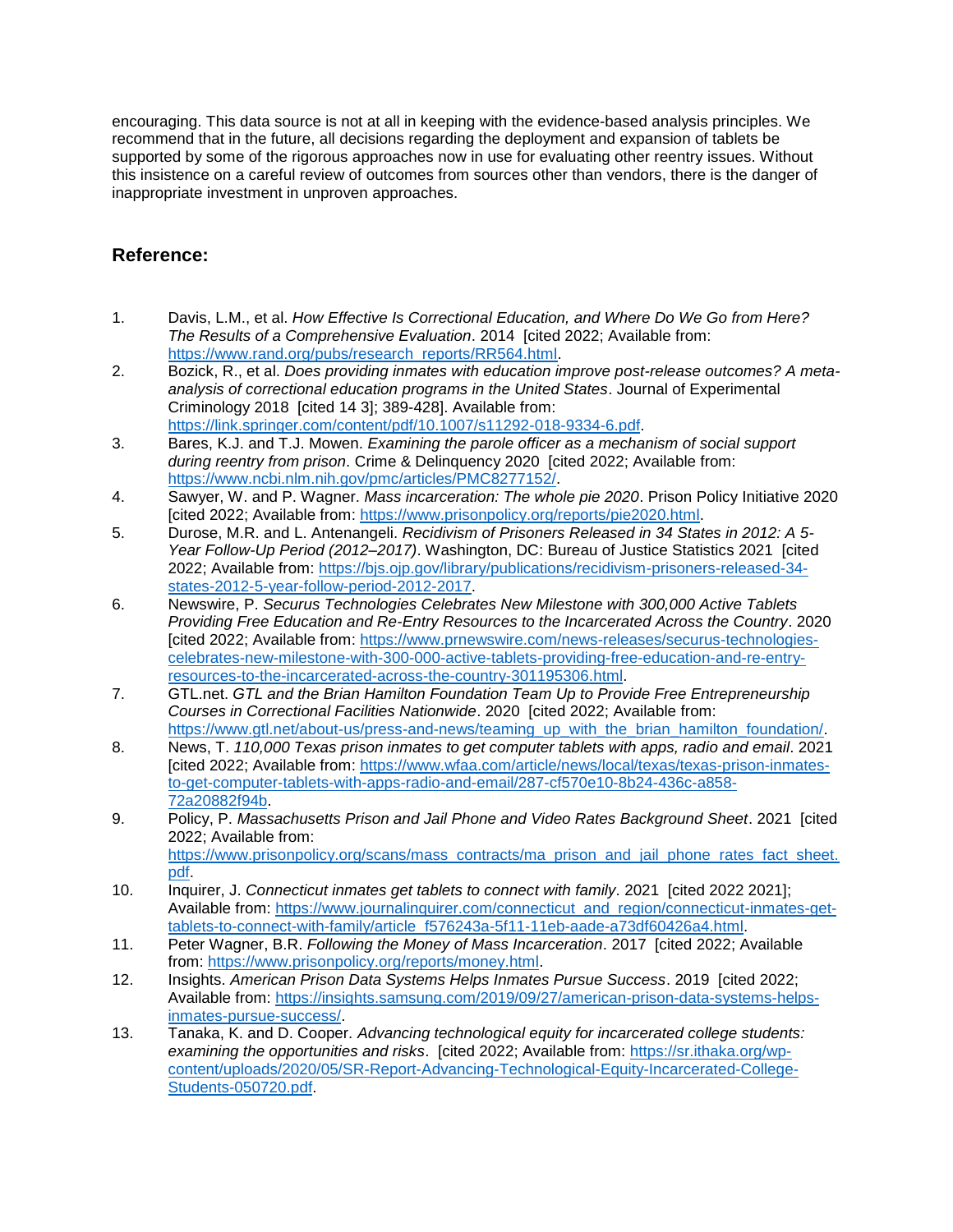- 14. Jones, M. *"Free" Tablets Are Costing Prison Inmates a Fortune*. 2018 [cited 2022; Available from: [https://www.motherjones.com/politics/2018/10/tablets-prisons-inmates-jpay-securus-global](https://www.motherjones.com/politics/2018/10/tablets-prisons-inmates-jpay-securus-global-tel-link/)[tel-link/.](https://www.motherjones.com/politics/2018/10/tablets-prisons-inmates-jpay-securus-global-tel-link/)
- 15. Initiative, P.P. *More states are signing harmful "free prison tablet" contracts*. 2019 [cited 2022; Available from: [https://www.prisonpolicy.org/blog/2019/03/07/free-tablets/.](https://www.prisonpolicy.org/blog/2019/03/07/free-tablets/)
- 16. Waters, M. *Free tablets for the incarcerated come with a price*. 2019 [cited 2022; Available from: [https://theoutline.com/post/8329/jpay-free-tablet-program-ripoff.](https://theoutline.com/post/8329/jpay-free-tablet-program-ripoff)
- 17. Technologies, S. *Securus Technologies Announces Record-Low Average Call Rate Of \$0.13 Per Minute And More Than 95 Million Free Connections*. 2021 [cited 2022; Available from: [https://www.prnewswire.com/news-releases/securus-technologies-announces-record-low](https://www.prnewswire.com/news-releases/securus-technologies-announces-record-low-average-call-rate-of-0-13-per-minute-and-more-than-95-million-free-connections-301440628.html)[average-call-rate-of-0-13-per-minute-and-more-than-95-million-free-connections-301440628.html.](https://www.prnewswire.com/news-releases/securus-technologies-announces-record-low-average-call-rate-of-0-13-per-minute-and-more-than-95-million-free-connections-301440628.html)
- 18. APDS. *CHANGING CORRECTIONS FOR GOOD*. [cited 2022; Available from: [https://apdscorporate.com/our-impact/.](https://apdscorporate.com/our-impact/)
- 19. GTL. *GTL Leadership by the Numbers*. 2020 [cited 2022; Available from: [https://www.gtl.net/about-us/gtl\\_by\\_the\\_numbers/.](https://www.gtl.net/about-us/gtl_by_the_numbers/)
- 20. Technologies, S. *Securus Technologies in Education*. 2020 [cited 2022; Available from: [https://securustechnologies.tech/corrections/inmate-self-service/education/.](https://securustechnologies.tech/corrections/inmate-self-service/education/)
- 21. Ruth, S.R. and Z. Lin. *The strategic paradox of online learning: administrators and students approve--faculty not so sure*. 2020 [cited 2022; Available from: [https://library.iated.org/view/RUTH2020STR.](https://library.iated.org/view/RUTH2020STR)
- 22. Academy, K. *A personalized learning resource for all ages*. [cited 2022; Available from: [https://www.khanacademy.org/about.](https://www.khanacademy.org/about)
- 23. Coursera.org. *2021 Impact Report*. 2021 [cited 2022; Available from: [https://about.coursera.org/.](https://about.coursera.org/)
- 24. Ogbonnaya-Ogburu, I.F., K. Toyama, and T.R. Dillahunt. *Towards an effective digital literacy intervention to assist returning citizens with job search*. Proceedings of the 2019 CHI conference on Human factors in computing systems 2019 [cited 2022; Available from: [https://dl.acm.org/doi/abs/10.1145/3290605.3300315.](https://dl.acm.org/doi/abs/10.1145/3290605.3300315)
- 25. Foundation, L. *Using Technology To Unlock Prisoner's Potential* 2019 [cited 2022; Available from: [https://focus.luminafoundation.org/using-technology-to-unlock-prisoners-potential/.](https://focus.luminafoundation.org/using-technology-to-unlock-prisoners-potential/)
- 26. McDougall, C., et al. *The effect of digital technology on prisoner behavior and reoffending: a natural stepped-wedge design*. Journal of Experimental Criminology 2017 [cited 2022; Available from: [https://link.springer.com/article/10.1007/s11292-017-9303-](https://link.springer.com/article/10.1007/s11292-017-9303-5?ContensisTextOnly=true&error=cookies_not_supported&code=3e7a17a5-730e-46b9-929c-f2d62d456aad) [5?ContensisTextOnly=true&error=cookies\\_not\\_supported&code=3e7a17a5-730e-46b9-929c](https://link.springer.com/article/10.1007/s11292-017-9303-5?ContensisTextOnly=true&error=cookies_not_supported&code=3e7a17a5-730e-46b9-929c-f2d62d456aad)[f2d62d456aad.](https://link.springer.com/article/10.1007/s11292-017-9303-5?ContensisTextOnly=true&error=cookies_not_supported&code=3e7a17a5-730e-46b9-929c-f2d62d456aad)
- 27. Castek, J., et al. *Program design: Learning digital skills in a corrections setting*. 2015 [cited 2022; Available from:

[https://pdxscholar.library.pdx.edu/cgi/viewcontent.cgi?article=1006&context=dla\\_research\\_briefs.](https://pdxscholar.library.pdx.edu/cgi/viewcontent.cgi?article=1006&context=dla_research_briefs)

- 28. Withers, E., et al. *Corrections and Reentry: Digital Literacy Acquisition Case Study*. 2015 [cited 2022; Available from:
- [https://pdxscholar.library.pdx.edu/cgi/viewcontent.cgi?article=1020&context=dla\\_research\\_briefs.](https://pdxscholar.library.pdx.edu/cgi/viewcontent.cgi?article=1020&context=dla_research_briefs) 29. Examiner, W. *How tablets are helping us clean up our prison*. 2017 [cited 2022; Available from:
- [https://www.washingtonexaminer.com/how-tablets-are-helping-us-clean-up-our-prison.](https://www.washingtonexaminer.com/how-tablets-are-helping-us-clean-up-our-prison) 30. Mufarreh, A., J. Waitkus, and T.A. Booker. *Prison official perceptions of technology in prison*.

Punishment & Society 2021 2022]; Available from: [https://journals.sagepub.com/doi/abs/10.1177/1462474521990777.](https://journals.sagepub.com/doi/abs/10.1177/1462474521990777)

- 31. Monteiro, A., R. Barros, and C. Leite. *Lifelong learning through e-learning in european prisons: rethinking digital and social inclusion*. INTED2015 Proceedings. Madrid: IATED 2015 [cited 2022; 1038-1046]. Available from: [https://www.researchgate.net/profile/Rita-Barros-](https://www.researchgate.net/profile/Rita-Barros-4/publication/281441754_Lifelong_learning_through_e-learning_in_european_prisons_Rethinking_digital_and_social_inclusion/links/55e7228f08ae3e1218420433/Lifelong-learning-through-e-learning-in-european-prisons-Rethinking-digital-and-social-inclusion.pdf)[4/publication/281441754\\_Lifelong\\_learning\\_through\\_e](https://www.researchgate.net/profile/Rita-Barros-4/publication/281441754_Lifelong_learning_through_e-learning_in_european_prisons_Rethinking_digital_and_social_inclusion/links/55e7228f08ae3e1218420433/Lifelong-learning-through-e-learning-in-european-prisons-Rethinking-digital-and-social-inclusion.pdf)learning in european prisons Rethinking digital and social inclusion/links/55e7228f08ae3e12 [18420433/Lifelong-learning-through-e-learning-in-european-prisons-Rethinking-digital-and-social](https://www.researchgate.net/profile/Rita-Barros-4/publication/281441754_Lifelong_learning_through_e-learning_in_european_prisons_Rethinking_digital_and_social_inclusion/links/55e7228f08ae3e1218420433/Lifelong-learning-through-e-learning-in-european-prisons-Rethinking-digital-and-social-inclusion.pdf)[inclusion.pdf.](https://www.researchgate.net/profile/Rita-Barros-4/publication/281441754_Lifelong_learning_through_e-learning_in_european_prisons_Rethinking_digital_and_social_inclusion/links/55e7228f08ae3e1218420433/Lifelong-learning-through-e-learning-in-european-prisons-Rethinking-digital-and-social-inclusion.pdf)
- 32. Stephens, R.T. *To what extent and why do inmates attend school in prison*. Journal of correctional education 1992 [cited 2022; 52-56]. Available from: [https://www.jstor.org/stable/41971906.](https://www.jstor.org/stable/41971906)